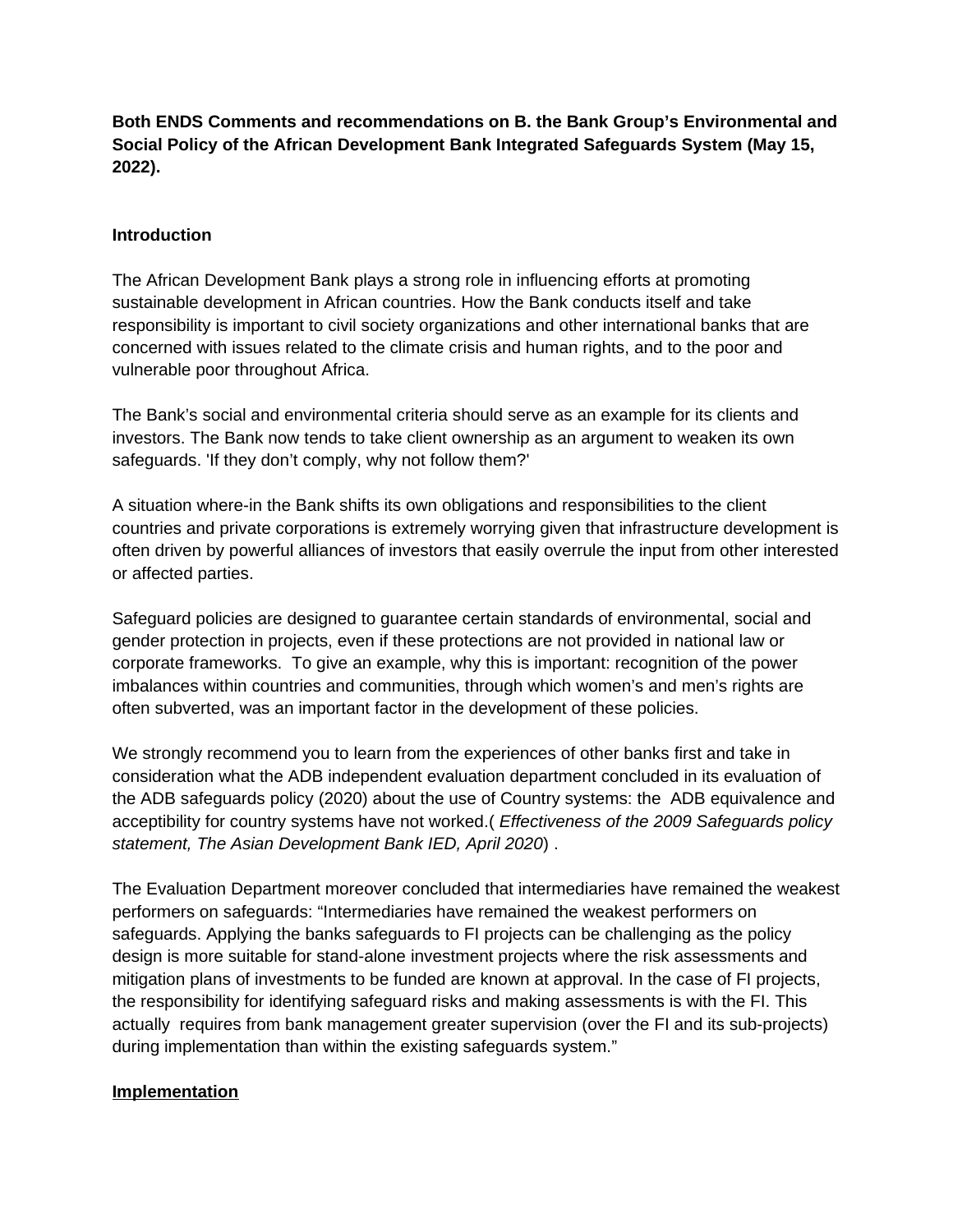On overall, the replacement of IFI Safeguards with a model more closely based on IFC Performance Standards for clients leads to a reduction of the Bank's direct and mandatory role in oversight, including assessment, categorization, monitoring, consultation, information disclosure, and evaluation of Bank funded activities and investments along with a shift towards a greater reliance on client self-assessment and self-reporting and the client's environmental and social risk management systems. A shift to client **a self-assessment regime**, such as that of the IFC, means less accountability, less compliance and poorer safeguards results.

The AfDB has to clearly demonstrate that borrowers provide the same level of environmental and social protections. There has to be a requirement included for the full disclosure of an 'equivalence-testing'. Also, "borrowers system" **equivalency testing** has to take into account actual implementation/track record and not only look at overarching legislation (in other words, it should go beyond a paper exercise).

Any delegation of **due diligence responsibility** to borrowers carries the risk of aggravating the inherent tension between speed of implementation and quality of policy. As such, any approach and use of borrower frameworks needs to relate to the Bank's capacity for carrying its responsibility of continuous assessment, monitoring and evaluation, oversight and ensuring stakeholder and civil society engagement, as well the option to seek recourse at the accountability mechanism in case the borrower does not comply with the requirements of the safeguards.

Sound due diligence demands for an implementation framework with clear statements about exactly what the Bank itself is required to do and how requirements will be operationalized (delivery mechanisms). The Bank needs to clarify and make specific its role in monitoring the Borrower, the policy needs to describe the tools the Bank has to do so (i.e. site visits, audits, consequences of non-compliance on disbursements).

Also, the draft updated ISS represents a significant increase for the AfDB in terms of necessary due diligence, Borrower support, and supervision requirements. We are concerned that without considering the additional budget and capacity necessary to implement the updated ISS in conjunction with the draft, any advances in the new policy will not be realized at the project level, and dangerous compliance gaps will be perpetuated.

In addition we call on the AfDB to reflect all our recommendations on the Policy into its Procedures, Operational Manuals, technical guidances to ensure proper implementation. We are disappointed and concerned that the Procedures, Operationl Manuals are not subject to this public consultation, despite them being a crucial element linking the Policy and Standards.

## **B, the Environmental and Social Policy.**

• In the Objectives and Principles (**par 1**, as well **par 25** of the Policy) the Bank strongly commits itself to supporting borrowers and enhancing the capacity of borrower frameworks. The Bank should preceed with caution in relying on, the internal systems of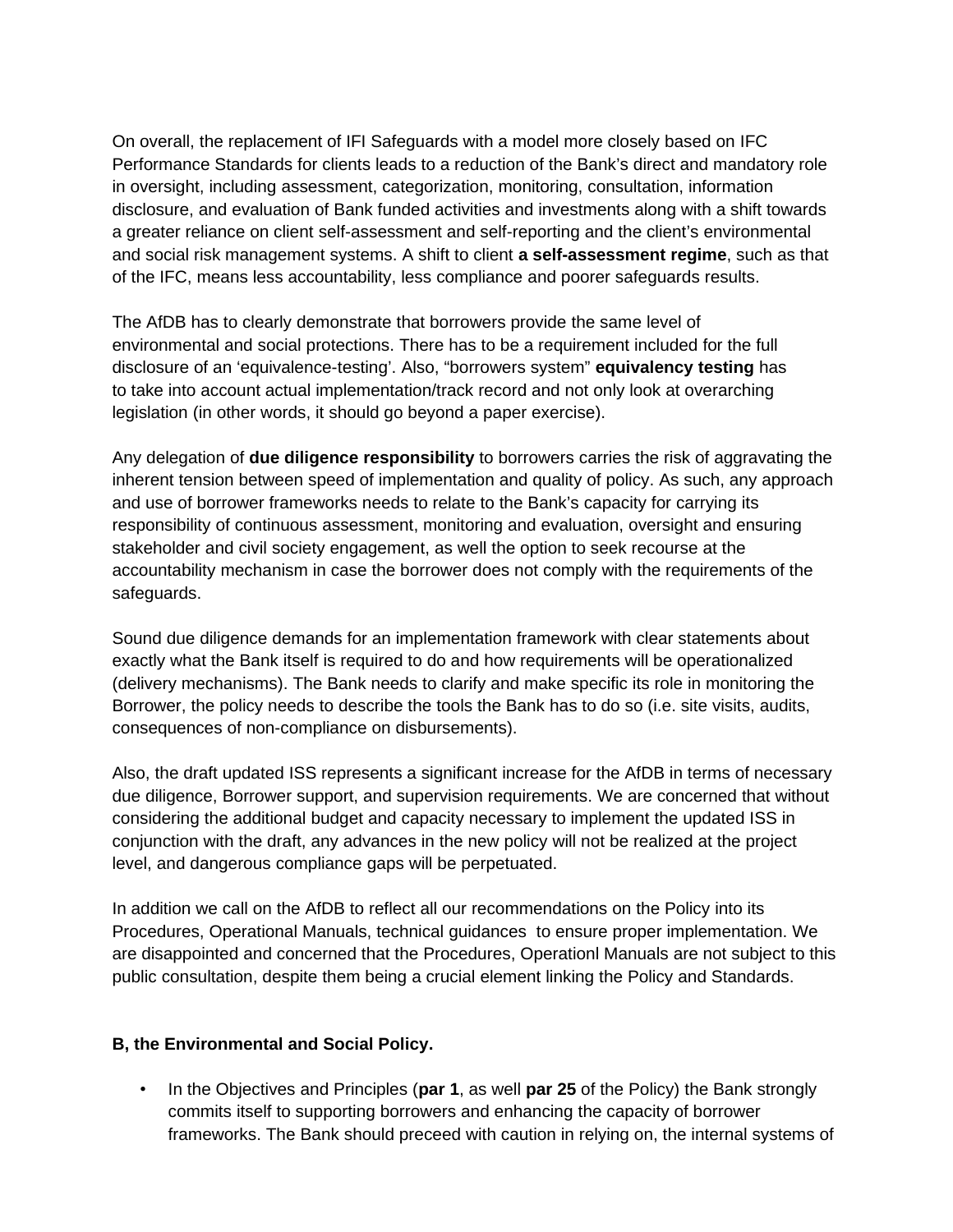financial intermediaries, as well as on country systems and/or borrower frameworks that currently are going backwards in many parts of the world.

Very few borrower frameworks are adequate, their ready application for risky projects would endanger communities and the environment, as seen in the grievances from applying country systems in China, India, and elsewhere. So it is essential that their equivalence with the Bank safeguards established transparently before applying them.

- As a basic rule borrower framework projects should not take place in countries with military governments or with a track record of human rights violations or corruption.
- **Par 2 a** should mention the role of stakeholders in drafting Country and Regional papers, ao civil society groups.
- In **Par 2 b**, proportionate needs to be defined.
- **Par. 2, f & g** of the Policy state that environmental and social performance is monitored in accordance with provisions and the financial agreement. Define the Policy in such way that it is clear that contractual clauses enshrine the standards in all bank operations, enabling for suspension of contracts as well if the standards are not implemented. This is currently absent from the Policy. The Policy needs to include what instances trigger an exit.
- **Par 4**, it needs to be clear that the Bank is to determine which standards apply, this should be explicitly mentioned.
- **Par 6**, not to proceed needs to be further clarified, it should include the possibility of paying back the loan that already has been disbursed.
- **Par 8** of the Policy states that a common approach will be chosen for in co-financed projects. International and bilateral financial institutions do not follow equal standards and are risking the weakening of environmental and social standards through increased competition. The crucial question here is how it can be guaranteed that protections are at par with each other, or even better that strongest regulations and standards prevail. The AfDB should clarify how it determines the commonness in the policies and standards, and do this in a transparent matter. The common approach should not allow the Bank to shy away from its own accountability. The Bank should always keep its own due diligence and the application of its own policies in place, also in co-financed projects. A provision should be in place to allow Project Affected People of co-financed projects to use the accountability mechanism at each of the different banks involved when grievances occur.
- Associated facilities (**par 9**) are part of a project's area of influence to which the policy should apply: The area of influence in prevailing EIA policies is defined as follows: - " The area likely to be affected by the project, including all its ancillary aspects, etc., as well as unplanned developments induced by the project etc. etc., the watershed within which the project is located; any affected estuary and coastal zone, off-site areas required for resettlement, etc., the airshed of influence, migratory routes, etc, and areas used for livelihood activities, or religious or ceremonial purposes of a customary nature¨ (WB OP 4.01, Annex A – Definitions). It is not fully clear if ancillary aspects are fully covered with language about associated facilities
- **Par 13**, It is unclear what appropriate to the nature and scale of operation means, this needs to be defined.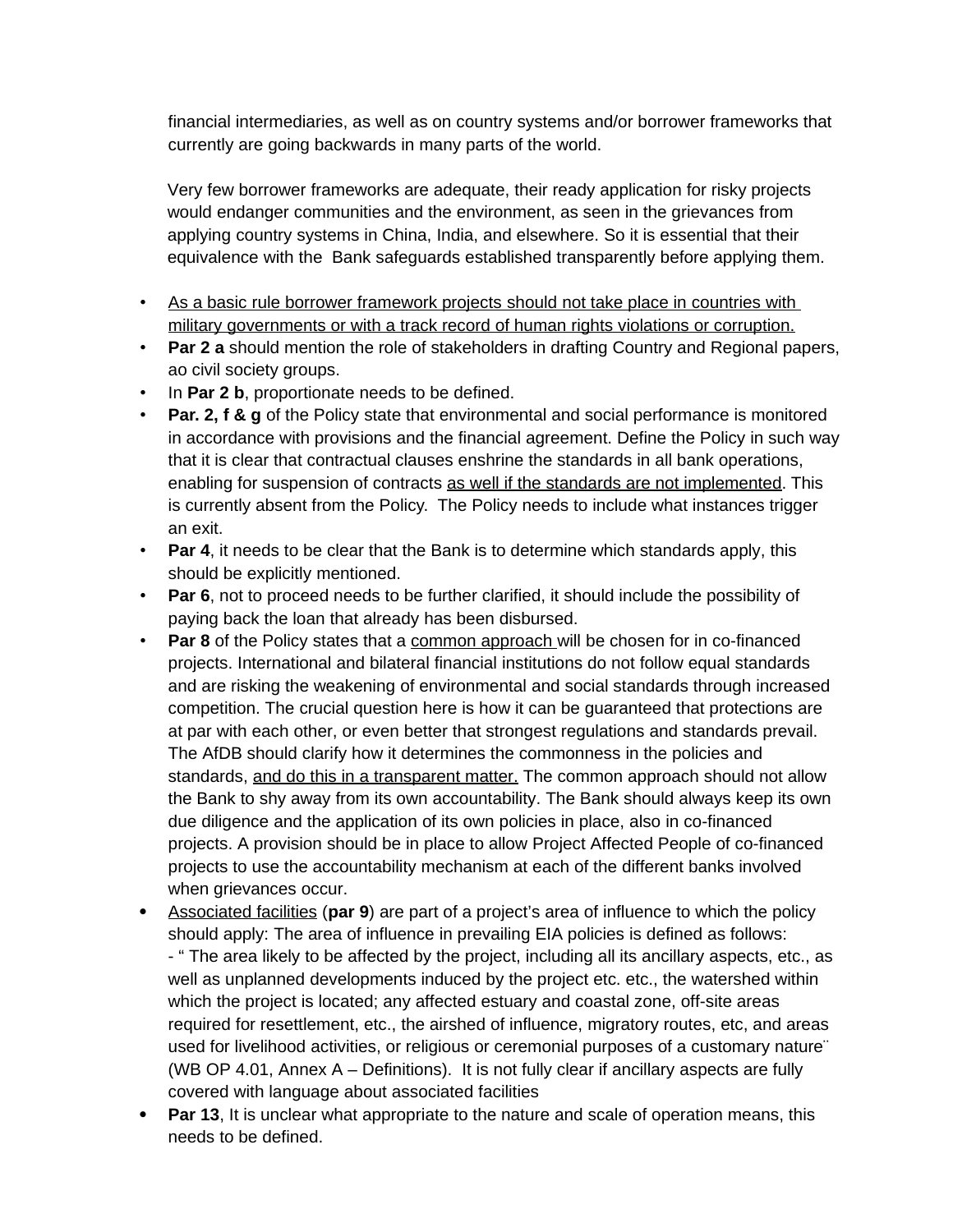- **Par 15**. As appropriate should be defined, multi-interpretable. The Bank should not only rely on information that is provided by the Borrower and have its own means to gather relevant information on risks and impacts, including consulting CSOs.
- There is no routine way at the bank (yet) for any provision of information from civil society or for any independent assessment of the borrower's track-record. **Par 16** of the Policy states that for "projects already under implementation, or that already received the approval of environmental and social impact assessments, the Bank's due diligence will include a gap analysis against the OSs to identify whether any additional studies, mitigation measures or requirements are necessary to meet Bank requirements." It is necessary that the AfDB due diligence process goes beyond depending on self-reported information from the borrower for the so called 'gap-filling' distances between safeguard requirements and borrower systems/frameworks, be it country systems, financial intermediaries systems or corporate systems.
- The Bank needs to use clear and explicit language for its responsibilities as laid out in the ESP and explain what it means with general terms such as proportionate, appropriate, etc.. **Par 2 (C) and Par. 5** of the Policy state that the desired outcomes are described in the objectives of each OS, followed by specific requirements to help Borrowers achieve these objectives through means that are appropriate to the nature and scale of the project and proportionate to the level of environmental and social risks and impacts. Nature and scale, and proportionality should be determined at the scoping and screening stages through risk categorization: All impacts must be clearly categorized with respect to their severity: Scrutiny of environmental and social impacts can improve project returns. At the World Bank Group and Asian Development Bank, risky projects with the greater scutiny of Category A have delivered superior project outcomes. But Cat A is also in decline for risk aversion. Safer Cat B and C remain very important for results. (IED, 2016).
- In the AfDB chain of command high level of Bank management should provides clearance for risk classification of a project, appraisal and monitoring of high risk projects.
- Next, **par 18** of the Policy implies that the bank only in exceptional circumstances will provide assistance to executing agencies in formulating and implementing resettlement policies, strategies and specific plans. The Bank has to ensure that the requirement for the Bank to conduct its own due diligence is maintained and the bank in any circumstances should try to avoid involuntary displacement to happen. Apart from that the bank needs clear rules for evaluating whether policies, strategies and plans of borrowers are equivalent in terms of content and implementation track record to that of the Bank. It is essential that their equivalence with the AfDB policy and safeguards is established transparently before applying them. Also the Policy has to contain adequate provisions for ensuring supervision of policies, strategies and plans.
- **Par 6** of the Policy states that "the Bank will only support operations that are consistent with, and within the boundaries of the Bank's Articles of Agreement and are expected to meet the requirements of the OSs in a manner and within a time-frame acceptable to the Bank." **Par 20** of the Policy also states that requirements of the OSs have to be met in a manner and time-frame acceptable to the Bank. Within a time frame, however, due diligence, appraisal, approval and execution are sequential steps that must be taken one after the other. Stakeholder engagement, risks assessment and assuring compliance should both be required **upfront** to inform board appraisal and approval, and improve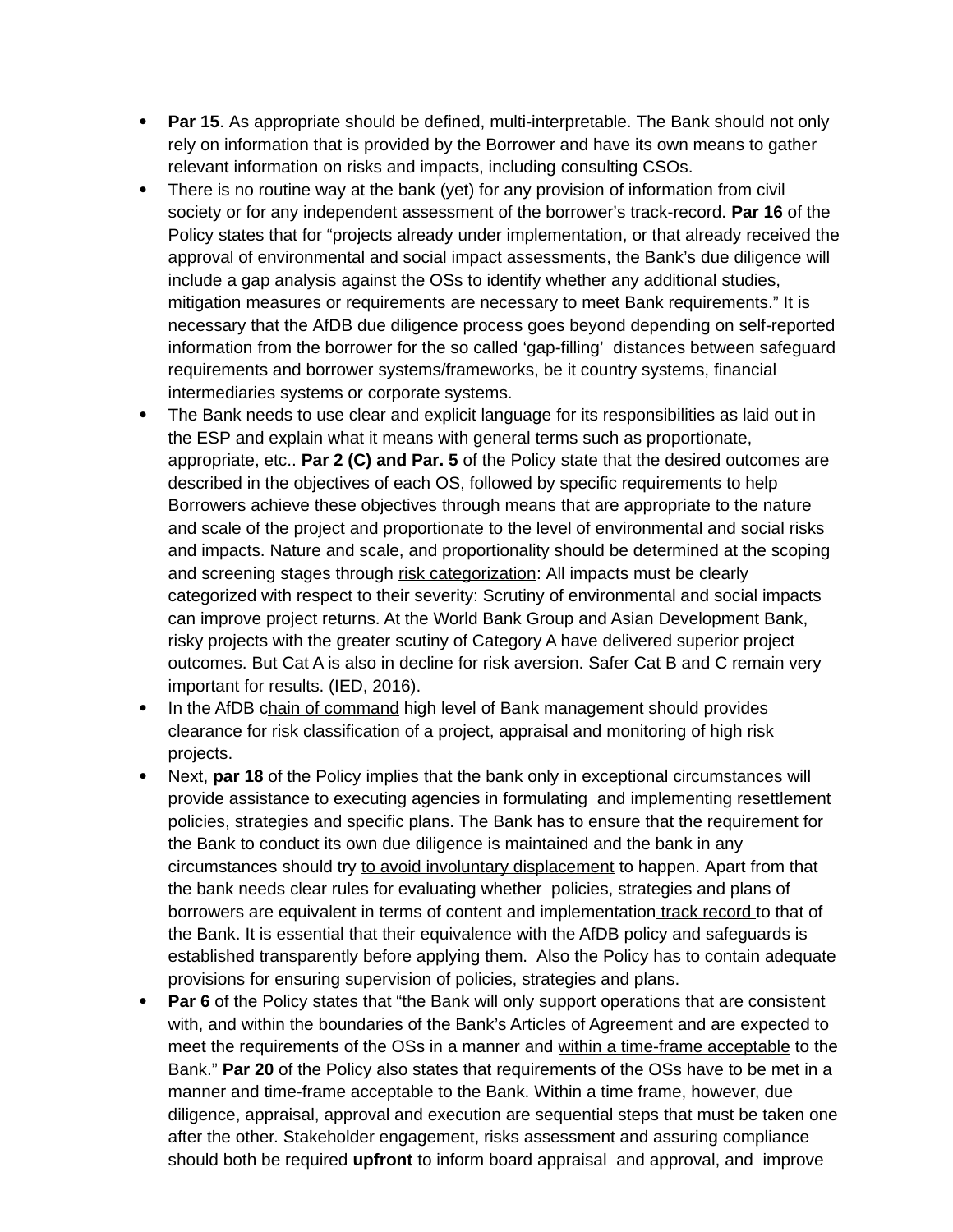development relevance and prevent adverse impacts, but also **throughout** the implementation process and at the **end of the cycle** to adapt to changing circumstances. Management of adverse impact during implementation should not mean less requirement at the front end.

- **Par 23** of the Policy states that the borrower does not have to meet the requirements of the OSs at the time of Board approval. An environmental management plan, a resettlement plan, or a hazardous waste plan may be prepared in a manner and timeframe acceptable to the Bank. "To prevent spillover damages, however, projects must reflect inputs from the communities involved, and their approval be predicated on specific and binding targets for compliance. The approach could open the door to softening requirements during implementation, including not stopping projects that do not observe Bank standards." (cited here is Vinod Thomas, former *Director-General of Independent Evaluation at the Asian Development Bank, a position he previously held at the World Bank Group,* FT, 2015).
- **par 24** allows borrowers a waiver to the application of EHSGs. The Bank should be very clear on when a waiver would apply. The conditions that could apply to a waiver should be specified, an analysis and request by Borrower should be public, and a waiver should be able to be applied only to sections of the policy and never when it means rights can be violated.
- **Par 25** states that the use of all, or part, of the Borrower's E&S Framework will be agreed between the Bank and the Borrower. If it is no longer clear prior to appraisal and Board approval which due diligence requirements are mandatory or instead negotiable. The draft policy seems to allow for greater discretion on the part of the Bank , regarding which safeguards will be applied and when and regarding which information will be disclosed and when. For vulnerable citizens and for the Accountability Mechanism of the Bank it will be harder to identify clear instances of non-compliance .
- The use of borrower frameworks (par 25), strategies and plans should be excluded from consideration by the Bank in regard to high-risk (cat 1, cat 2, incl. involuntary replacements ) or otherwise complex projects with significant substantial impact.
- **Par 27.** This paragraph needs to include how the Borrower is required to commit to ensuring no reprisals will happen and the consequences if the Borrower fails to do this. Furthermore, the Special Directives need to be consulted with experts.
- **Par 30**. It is unclear from this language which information the Bank will use. It should include monitoring visits, which are partly organized independently of the Borrower, and information from other sources than the Borrower (knowledge institutes, religious institutes, CSOs).
- **Par 30, and footnote 27** permit Adaptive management of E&S risk along the project cycle. Adaptive management**"** contradicts upfront requirements in prevailing Environmental Impact Assessment policies (WB-OP 4.01, para. 3), that demand EAs to be closely integrated with the economic, financial, institutional, social and technical analyses of a proposed project, and it undermines a fully informed decision making at the time of Board approval.
- Par 34. the gap analysis of the project's environmental and social perfomance against OSs should be made public, and should include a client's track record of human rights violations and social and environmental performance.
- **Par 35. allows for a full shift to a self-assessment and self-monitoring and selfregulating and self-reporting regime, which rely primarily on borrower information**